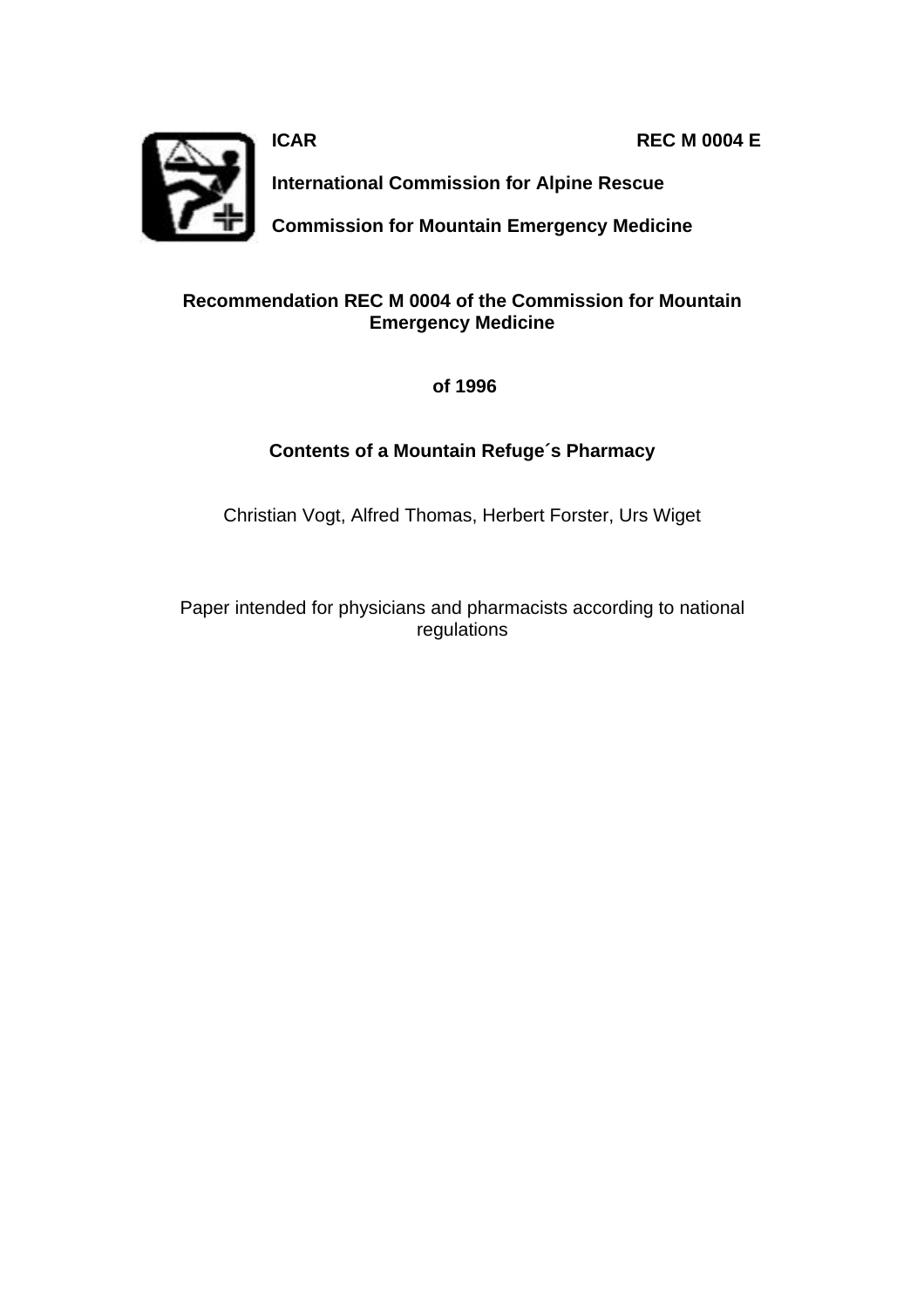Unfortunate circumstances can hinder quick professional mountain help in case of accident or illness. In such a case, ill and injured persons have to be attended, sometimes for many hours, by people who just happen to be there. The refuge pharmacy should provide physicians and alpinists with whatever is essential to face such situations. A well equipped and well maintained refuge's pharmacy is a sign of quality for the refuge. The pharmacy must be kept in a cool dry place, and protected from abuse. It should be divided in two compartments: a general compartment and a second compartment intended to be used by the physician. On the latter the following indication must be clearly written: "*To be used exclusively by a physician or after telephone agreement with a physician*". The pharmacy must contain a precise list of the medicaments with information on doses and other indications. This list should, if possible, be written in several languages, and should include international names of medicaments (DCI - INN). The following indication should also figure on the list: "*Use under personal responsability. Please read the directions for use*". Manufacturer's leaflets must be left in the original boxes.

Regular control by a physician or a pharmacist must be guaranteed.

### **GENERAL COMPARTMENT**

THROAT<br>DIARRHOEA department of tablets to suck ANGINA PECTORIS nitroglycerine caps

PAIN, FEVER paracetamol 500 mg tabs SPASMOLYTICS butylscopolamine or other spasmolytic tabs SEVERE PAIN tramadol or tilidine drops COUGH dihydrocodeine 25 mg retard tabs<br>COLD COLD<br>THROAT decongestant nose drops<br>THROAT tablets to suck loperamide tabs or activated carbon VOMITING metoclopramide 10 mg tabs TO SLEEP short action benzodiazepine \* ANTACID H2 - blocker or Al - Mg buffer tabs EYES disinfectant + astringent eye salve FROSTBITE aspirine 250 or 500 mg

**MISCELLANEOUS** 

Elastic bandages, sterile gauze, adhesive dressings, plasters, skin closure strips, disinfectant agent, scissors, gloves, SAM splints, tweezer. Desirable: ventilation mask and bag, 2 l oxygene bottle

attention! narcotics may induce HAPE in susceptible persons!

## **PHYSICIAN'S COMPARTMENT**

ATROPINE O,5 MG 5 ampoules ADRENALINE 1 mg 5 ampoules syringes 5 and 10 ml ANTIEMETICA 3 ampoules injection needles SPASMOLYTICA 3 ampoules i.v. cannulas DIAZEPAM 5 ampoules 2 x 500 HAES infusion FUROSEMIDE 5 ampoules 2 x 500 Ringer's lactate infusion NIFEDIPINE 10 mg caps infusion sets<br>
PREDNISOLONE 250 mg 3 ampoules qarrot PREDNISOLONE 250 mg beta 2 mimetic drug beta 3 ampoules beta 2 mimetic drug alcool prep pads ANTIBIOTIC CIPROFLOXACINE 500 mg tabs or CO-TRIMOXAZOLE (according to local situations and resistance) ANALGESIC (according to national law's) e.g. TRAMADOLE 100 mg 5 ampoules